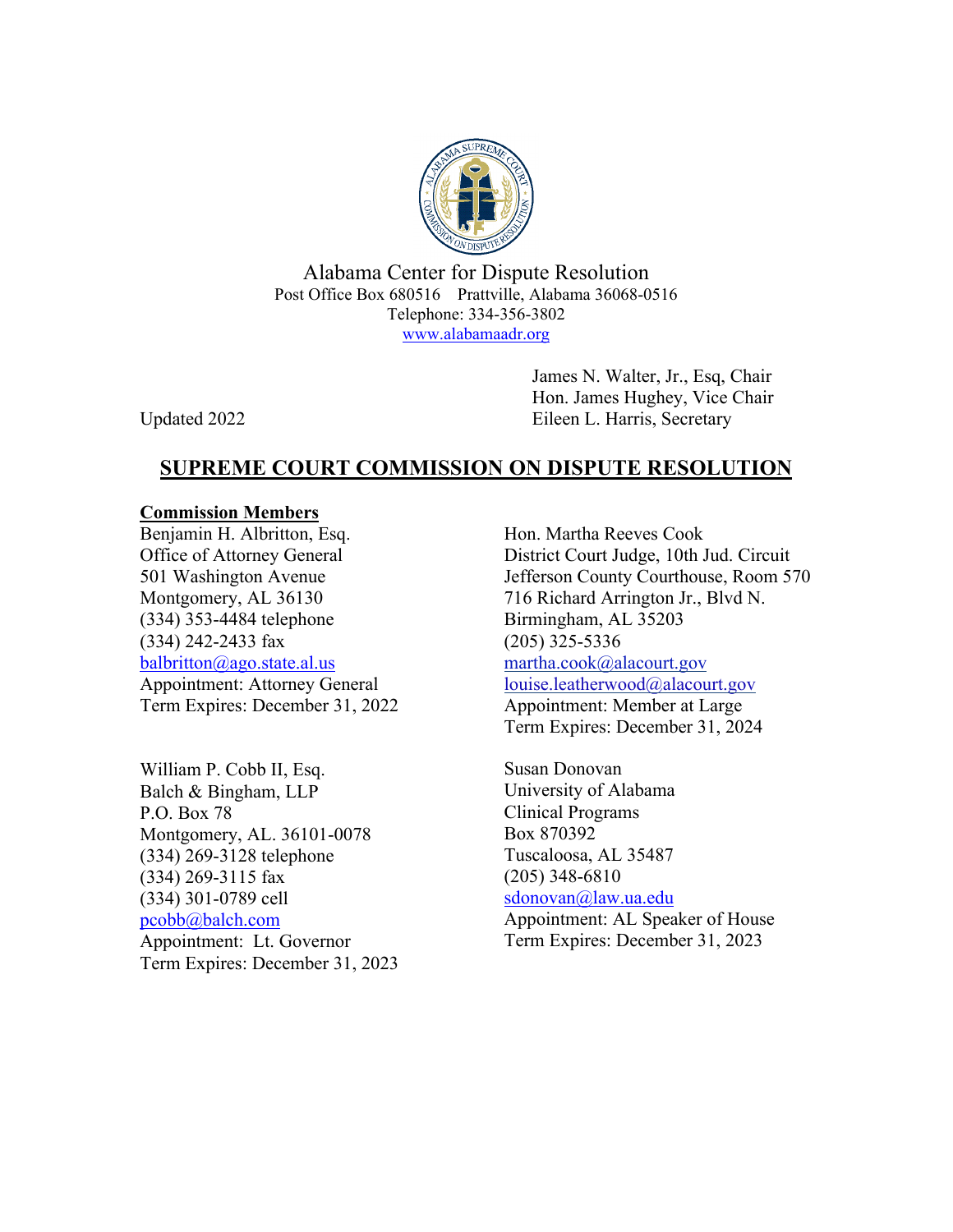Hon. Christy Edwards Alabama Court of Civil Appeals 300 Dexter Avenue Montgomery, AL 36104 (334) 229-0709 telephone christy.edwards@alappeals.gov katrena.bailey@alappeals.gov Appointment: Ala. Supreme Court Term Expires: December 31, 2025

Hon. Mike Fellows State of Alabama Circuit Court 2311 Gateway Drive, Suite 138 Opelika, AL 36801 (334) 737-3399 telephone mike.fellows@alacourt.gov dora.foster@alacourt.gov Appointment: Circuit Court Judges Term Expires: December 31, 2023

Stevan K. Goozee Law Office of Stevan Goozee, P.C. 1023 Edenton Street Birmingham, AL 35242-9259 Steve@Goozeelaw.com (205) 995-6868 telephone Appointment: Alabama Assn. of Justice Term Expires: December 31, 2022

Hon. James E. Hughey Jefferson County Court Rm 350 716 Richard Arrington Jr., Blvd N. Birmingham, AL 35203 (205) 325-5365 telephone jim.hughey@alacourt.gov lisa.jones@alacourt.gov Appointment: Circuit Court Judges Term Expires: December 31, 2024

Stephanie Hunter, Esq. Mediator & Attorney-at-Law Hunter Law Firm, P.C. 1430 4th Ave N, Suite 114 Bessemer, AL 35020 (205) 565-7294 telephone (205) 565-7340 fax stephanie@hunter-lawfirm.com Appointment: Alabama Lawyers Term Expires: December 31, 2024

Debra Black Leo, Esq. D. Leo & Associates P.O. Box 361421 Birmingham, AL 35236 (205) 305-2510 telephone debraleo.adr@gmail.com Appointment: Alabama State Bar

Term Expires: December 31, 2022

Adam Maniscalco, Esq. Enzor & Maniscalco, Attorneys at Law 506 Main Street Oxford, AL 36203 (256) 770-7232 telephone (256) 770-7234 fax adam@lawoxford.com Appointment: Senate Pro Tem Term Expires: December 31, 2022

R. Boyd Miller, Esq. P. O. Box 366 Daphne, AL 36526 (251) 604-6883 telephone rbmadr@icloud.com Appointment: Alabama State Bar

Term Expires: May 31, 2022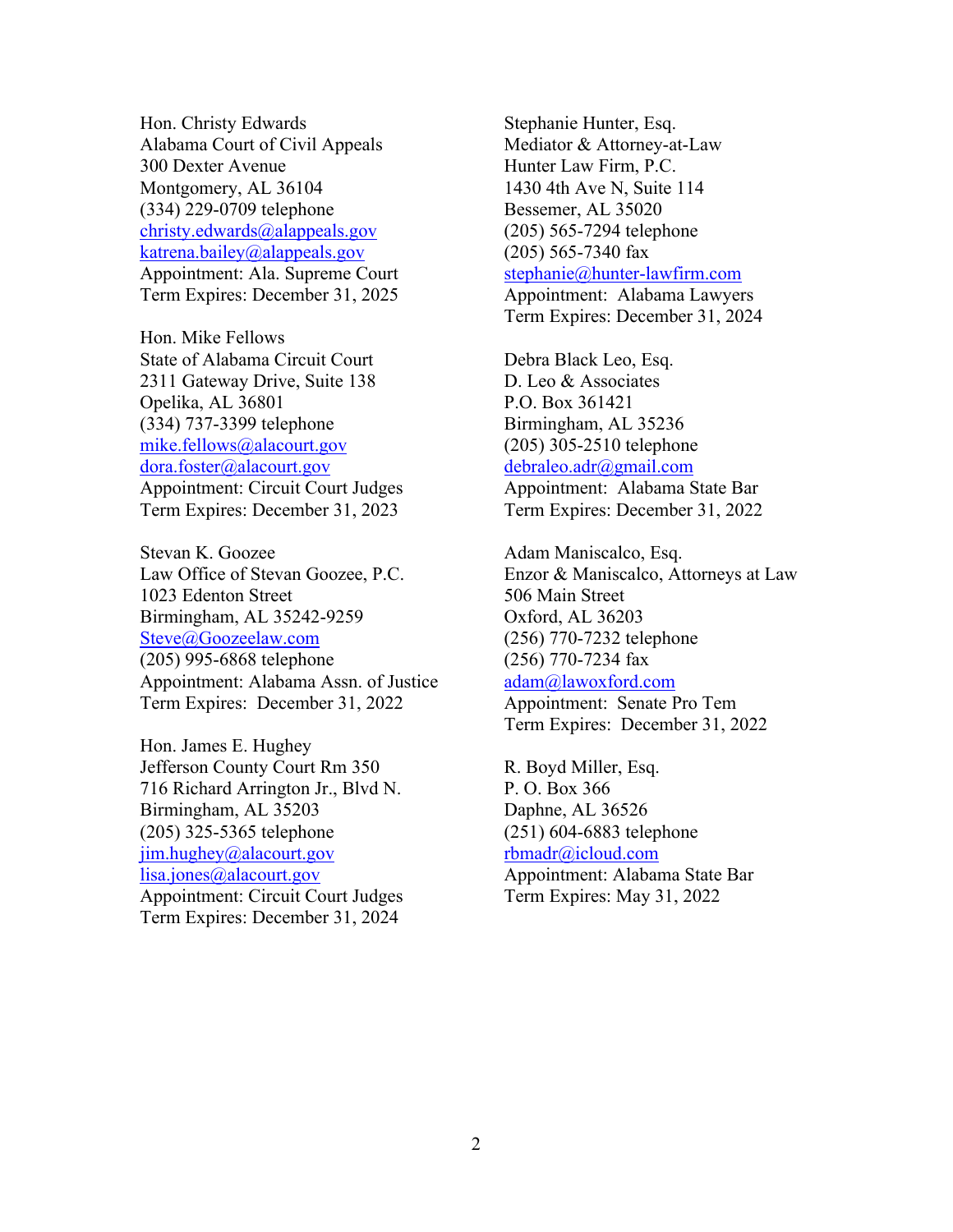Hon. Robert L. Minor St. Clair County District Court 1815 Cogswell Avenue, Suite 208 Pell City, AL 35125-1643 (205) 338-1034 telephone (205) 884-0115 fax robert.minor@alacourt.gov samantha.bridgewater@alacourt.gov Appointment: District Court Judges Term Expires: December 31, 2023

Hon. Lorraine Pringle 10<sup>th</sup> Judicial Circuit, District Court 1801 3rd Avenue North, Suite 540-1 Bessemer, AL 35020-4940 (205) 744-3555 telephone (205) 744-3552 fax lorraine.pringle@alacourt.gov maria.tanniehill@alacourt.gov Appointment: District Court Judges Term Expires: December 31, 2022

Justice Will Sellers Supreme Court of Alabama 300 Dexter Avenue Montgomery, AL 36104 (334) 229-0686 telephone (334) 229-0517 fax Vickie.Mims@Alappeals.gov Appointment: Supreme Court Term Expires: December 31, 2023

R. Cooper Shattuck, Esq. Cooper Shattuck, LLC P.O. Box 3142 Tuscaloosa, AL 35403 (205) 394-3200 telephone cooper@coopershattuck.com Appointment: Member at Large Term Expires: December 31, 2022 Elizabeth Smithart, Esq. P.O. Box 663 Union Springs, AL 36089-0663 (334) 738-8683 telephone (334) 738-8683 fax elizabeth@smithartlaw.com Appointment: Alabama State Bar Term Expires: December 31, 2024

Harold Stephens, Esq. Bradley Arant Boult Cummings, LLP 200 Clinton Avenue West, Suite 900 Huntsville, AL 35801-4933 (256) 517-5100 telephone (256) 517-5200 fax Stephanie (256) 517-5171 hstephens@bradley.com sely@bradley.com Appointment: AL Defense Lawyers Term Expires: December 31, 2022

James N. Walter, Esq. Capell & Howard, PC 150 South Perry Street Montgomery, AL 36104 (334) 241-8046 telephone (334) 241-8246 fax jimmy.walter@chlaw.com Appointment: Governor

Term Expires: December 31, 2022

#### **Liaison Members**

Scott Hoyem, Esq. Staff Attorney of the Administrative Office of Courts 300 Dexter Avenue Montgomery, AL 36104 (334) 954-5120 telephone scott.hoyem@alacourt.gov